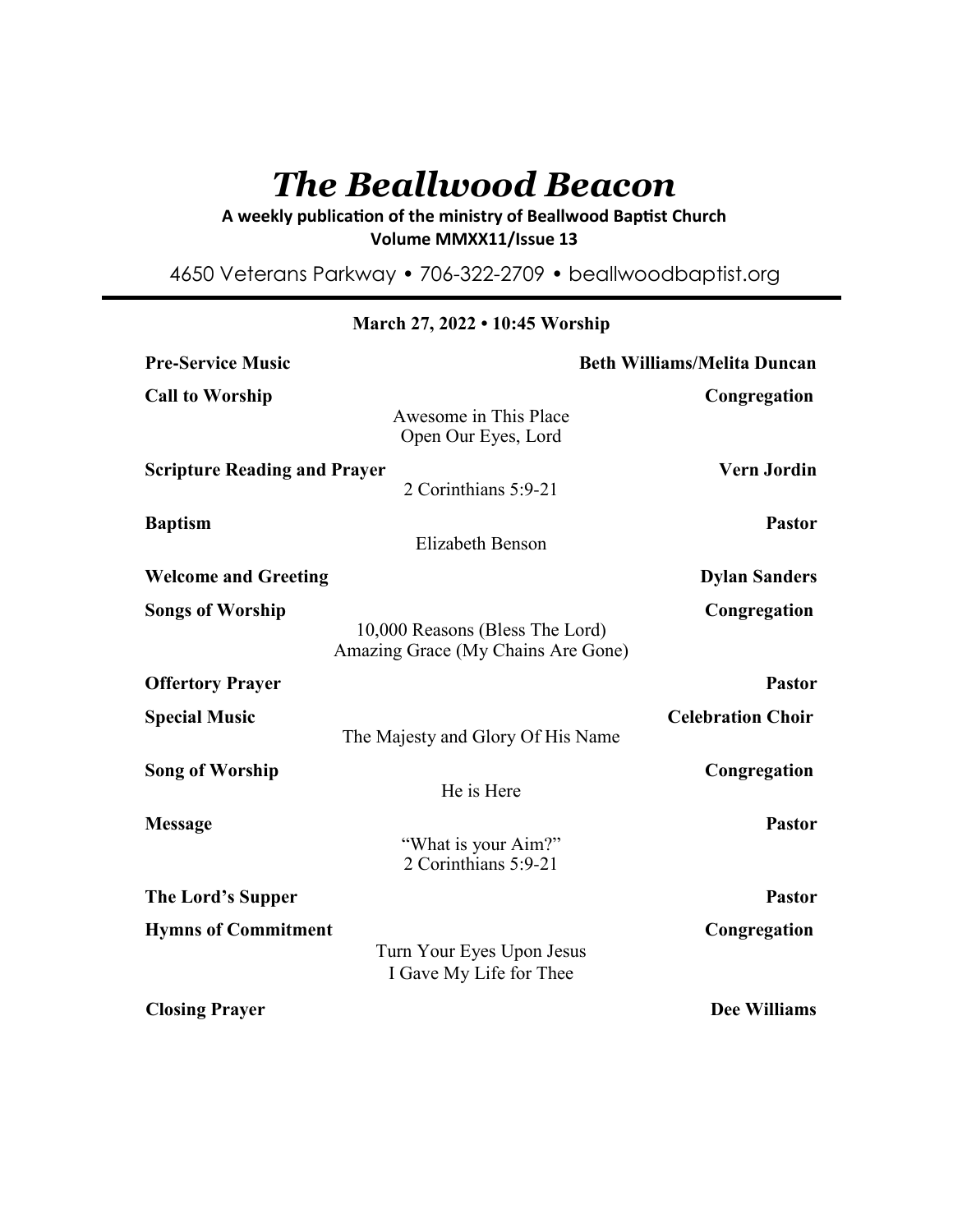#### **Ministerial Staff:**

**Billy F. Duncan** *Senior Pastor*  706-718-2260

#### **Dylan Sanders**

Associate Pastor Family/Student Ministry 706-773-5772

**Scott Bush**  Interim Music Minister

**Vern Jordin** *Minister to Sr. Adults 706-615-5212* 

> **Jason Chuong**  *Vietnamese Mission Pastor*

**Amy Miles** *Preschool/Children's Director* 

> **For the Record:**  March 20, 2022

#### **3/20/22 Bible Study**

SS Enrolled: 228 Attendance: 102 Visitors: 5

#### **Financial Statistics**

2022 Monthly Budget Needs: \$52,358.66

March: General Offering: \$39,370.63

General Offering: March 20: \$11,064.71

2022 Giving to Capital Improvements Fund: \$975.00

## *From the Pastor's Heart*

 G.R.O.W. is an outreach initiative that we have previously used at Beallwood. It has been very helpful in assisting our congregation in visitation and fulfilling our commitment to share the gospel and reach people. We made a commitment in 2021 to bring G.R.O.W. back in 2022. We have been doing the training and preparation over the course of the last few weeks. We need our church family committed to visiting and reaching the unreached and unchurched. We need some additional team leaders for G.R.O.W., and if you are willing to serve in this area, would you please contact the pastor or call Gayle in the office. We have two additional training sessions set for our church family. We will meet on Sunday, March 27, at 5:00 and on Sunday, April 3, at 5:00 in the office complex for training. May I challenge our church family to make the commitment to come to the training and to be part of G.R.O.W. It is our desire to have one outreach event in April on Monday, April 18, at 6:00.

 "He is not dead, He is alive" is a reminder to each of us that resurrection day is coming. Easter is a great day of worship and celebration, and April 17 will be a great day. May I encourage the church family to please begin to sign up for our Easter celebration. We will begin the day with a sunrise service at 7:30, followed by breakfast at 8:30, Bible study at 9:30, and then worship at 10:45. We can all begin to sign up in the Bible study classes or by calling the church office. May I challenge us all to invite someone to be part of our Easter celebration on Sunday, April 17.

 We will have a brief church conference at the end of worship next Sunday, April 3. The Stewardship Team and the Facility Maintenance Team will be bringing a joint recommendation for the purchase and erection of a new church sign on Veterans Parkway.

 May our Father bless and keep each of us. May the Lord Jesus be honored in our lives, and may the Holy Spirit fill us with His power to share the gospel.

Blessings,

Brother Billy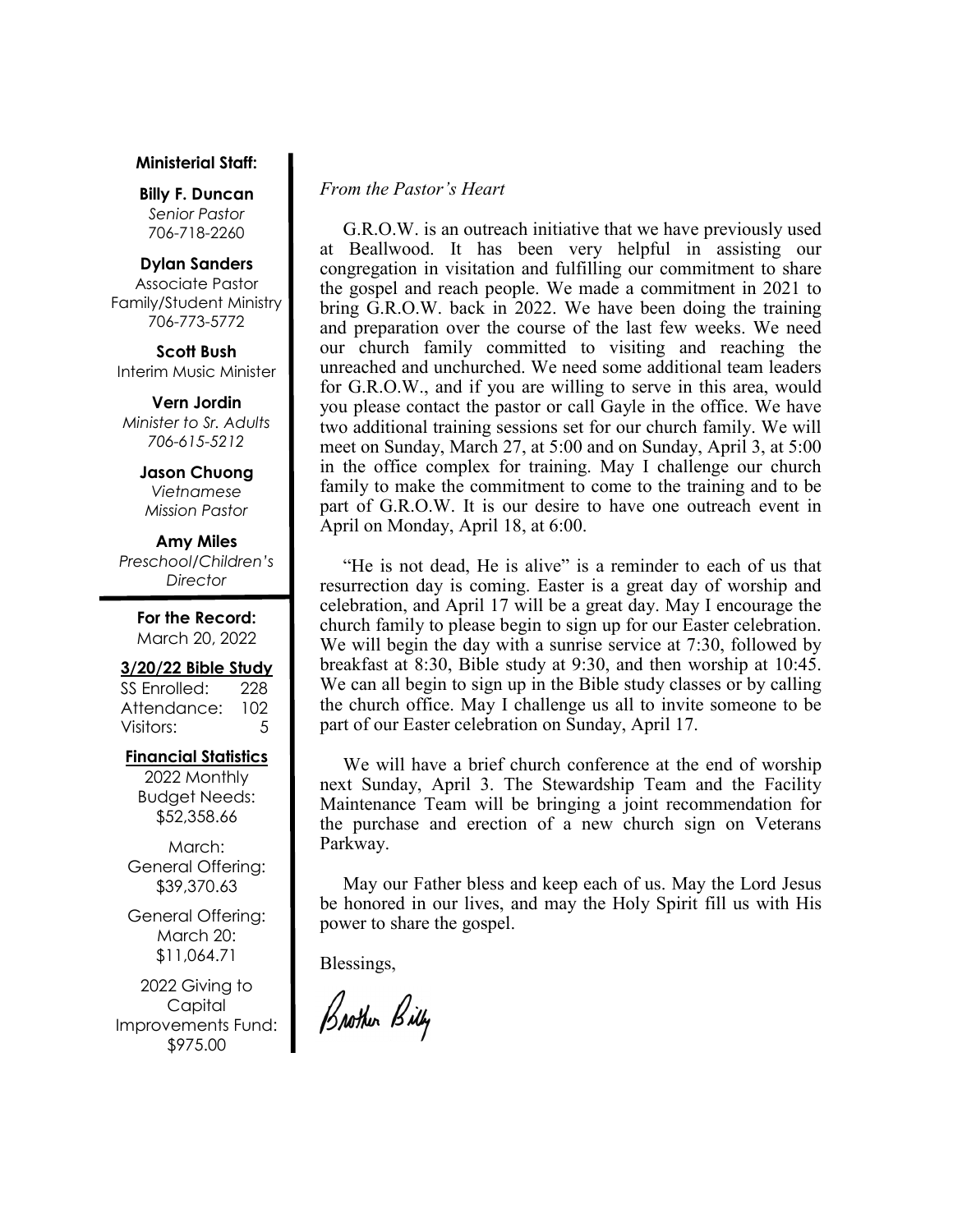## **Sunday, March 13 Schedule**

9:30 a.m. Bible Study

10:45 a.m. Morning Worship Livestreamed on facebook.com/ beallwoodbaptist, beallwoodbaptist.org/watch, or youtube.com/beallwoodbc.

5:00 p.m. Sunday Night Live/G.R.O.W. Training

## **March 27 Beallwood in Action**

Deacon of the Week: Dee Williams

S.S. Greeters: Gary Allen, Tommy Miles

Ushers: Mike Benson, Chuck Enfinger, Tommy Williams

Sound/Media: Dylan Achtziger, Dee Williams

Childcare Babies/Toddlers: Norma Mount, Rosemary Robinson 3's-K: Rebecca Sanders, Avery Taylor

> Monday Counters: Jerry Duke, Bill Phelps

#### **VBS Leadership** *Today*, 4:00 p.m. (office complex)

**Student Ministry** Youth S.N.L., *Tonight,* 5:00 p.m.

Core Monday, March 28, 4:30 p.m., (office complex) Theology Study

> Youth Midweek Wednesday, March 30, 6:00 p.m.

## **G.R.O.W. Training**

*Today,* 5:00 p.m. (office complex) Sunday, April 3, 5:00 p.m. (office complex)

#### **2022 Altar Flowers Ministry**

Today the altar flowers are placed by Joyce Moffitt in loving memory of C.L.

May 1, 15, and 29, are available for you to provide altar flowers on your special date. The sign-up sheet is on the main bulletin board. The cost is \$76.

## **Wednesday, March 30 Schedule**

6:00 p.m. Prayer Meeting, AWANA, Youth 6:50 p.m. Choir Rehearsal

# **Men's Prayer Group**

Saturday, April 2, 6:00 a.m. (office complex)

## **Called Church Conference**

Sunday, April 3, during morning worship To vote on a recommendation coming from the Facility Maintenance and Stewardship Teams to purchase a church sign to replace the one on Veterans Parkway.

## **Senior Adult Ministry**

Caleb's Crew Tuesday, April 5, 11:30 a.m. Bring your favorite covered dish! Guest Speaker: Dr. LeBron Matthews, retired pastor of Eastern Heights Baptist Church in Columbus.

Brown Bag Bible Study Thursday, April 7, Noon Bring your lunch and join in as Vern leads us to study God's Word.

#### **READ GEORGIA**

Reading Tutors Needed Call Linda Rutland at 706-304-1128

#### **Annie Armstrong Mission Offering**

Our Goal: \$10,000 Given to Date: \$3,706